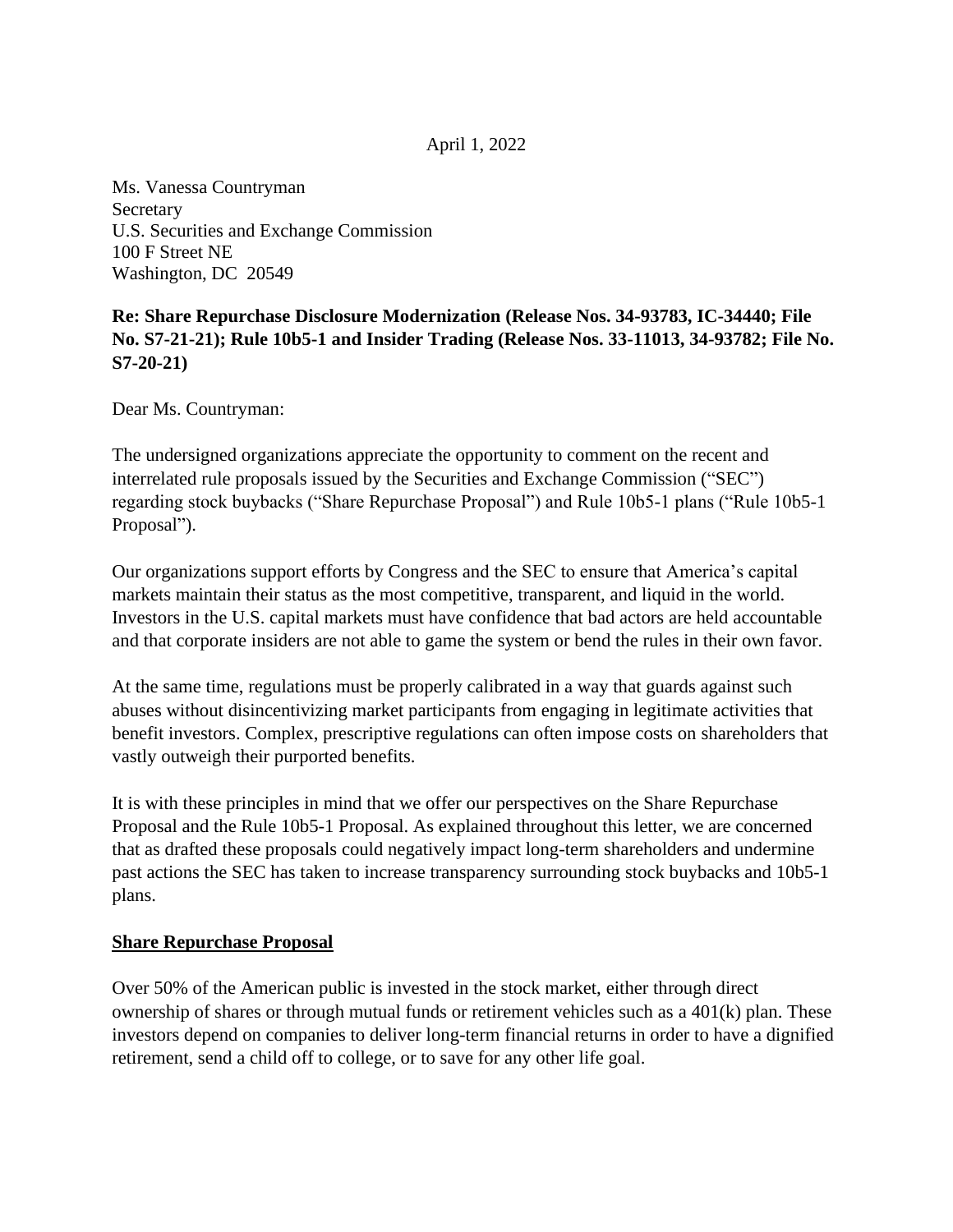Public companies and their boards have a responsibility to allocate capital in a manner that furthers the best interests of these investors. Sometimes that means investing in new and existing projects, in hiring and retaining employees, or in research and development ("R&D"). Other times – for example when a company has excess cash – that can mean returning profits to shareholders in the form of dividends or share buybacks. Each of these major capital allocation decisions are undertaken pursuant to management's and the board's fiduciary duty to shareholders and are subject to rigorous discussion and analysis by companies and review and approval by a company's board of directors.

Share buybacks are a well-established and well-understood strategy that helps shareholders earn a return on their investment. Repurchases give shareholders an opportunity to reinvest back into the underlying company or use these gains to create new businesses or invest elsewhere. In other words, share buybacks contribute positively to the economic cycle in the United States.

Issuers are currently subject to a host of reporting requirements regarding share buybacks. Item 703 of Regulation S-K mandates that issuers disclose on their Form 10-K information about the total number of shares purchased and the average price per share in a buyback. Exchange listing standards also generally require that issuers disclose information surrounding board authorization of a buyback.

Regrettably, the debate surrounding share buybacks over the last several years has been defined more by conjecture and hyperbole than it has been by evidence and facts. The most common argument in opposition to stock buybacks is that buybacks divert capital away from other purposes, such as R&D or workforce investments. This argument has been soundly refuted by recent research.<sup>1</sup> Further, R&D spending has reached historic highs,<sup>2</sup> and companies are planning wage increases for 2022 that outpace increases from 2020 and 2021.<sup>3</sup>

Another critique of stock buybacks is that they are used by companies to inflate share prices which, in turn, increases executive compensation. However, the Share Repurchase Proposal offers little research or evidence to support this claim. In fact, the SEC's own staff stated in a 2020 study their conclusion that, based on the research available, there is likely no correlation between repurchase activity and efforts to "artificially" inflate stock prices.<sup>4</sup>

<sup>1</sup> See e.g. Edmans, A. "The Case for Stock Buybacks" Harvard Business Review (September 15, 2017) ("A comprehensive survey of financial executives [concluded that](http://www.sciencedirect.com/science/article/pii/S0304405X05000528) "repurchases are made out of the residual cash flow after investment spending."). Other studies find that CEOs repurchase more stock [when](http://onlinelibrary.wiley.com/doi/10.1111/j.1540-6261.2004.00645.x/abstract)  [growth opportunities are poor,](http://onlinelibrary.wiley.com/doi/10.1111/j.1540-6261.2004.00645.x/abstract) and when [they have excess capital.](http://www.jstor.org/stable/10.1086/209646) Asness, C., Hazelkorn, T., & Richardson, S. Buyback derangement syndrome. Journal of Portfolio Management, available at [https://papers.ssrn.com/sol3/papers.cfm?abstract\\_id=3082460](https://papers.ssrn.com/sol3/papers.cfm?abstract_id=3082460)

<sup>&</sup>lt;sup>2</sup> [The Economics of Stock Buybacks | Tax Foundation](https://taxfoundation.org/economics-stock-buybacks/?utm_source=Corporate&utm_campaign=2c6c9faa58-EMAIL_CAMPAIGN_2018_08_16_01_36_COPY_01&utm_medium=email&utm_term=0_94e6588ff2-2c6c9faa58-429053753&mc_cid=2c6c9faa58&mc_eid=70da02528d)

<sup>&</sup>lt;sup>3</sup> Willis Towers Watson employer survey (July 2021), available at: [https://www.wtwco.com/en-](https://www.wtwco.com/en-US/News/2021/07/us-employers-planning-larger-pay-raises-for-2022-willis-towers-watson-survey-finds)[US/News/2021/07/us-employers-planning-larger-pay-raises-for-2022-willis-towers-watson-survey](https://www.wtwco.com/en-US/News/2021/07/us-employers-planning-larger-pay-raises-for-2022-willis-towers-watson-survey-finds)[finds](https://www.wtwco.com/en-US/News/2021/07/us-employers-planning-larger-pay-raises-for-2022-willis-towers-watson-survey-finds)

<sup>4</sup> SEC staff report "Response to Congress: Negative Net Equity Issuance" at 45 ("Three facts suggest that the theories inconsistent with firm value maximization cannot account for the majority of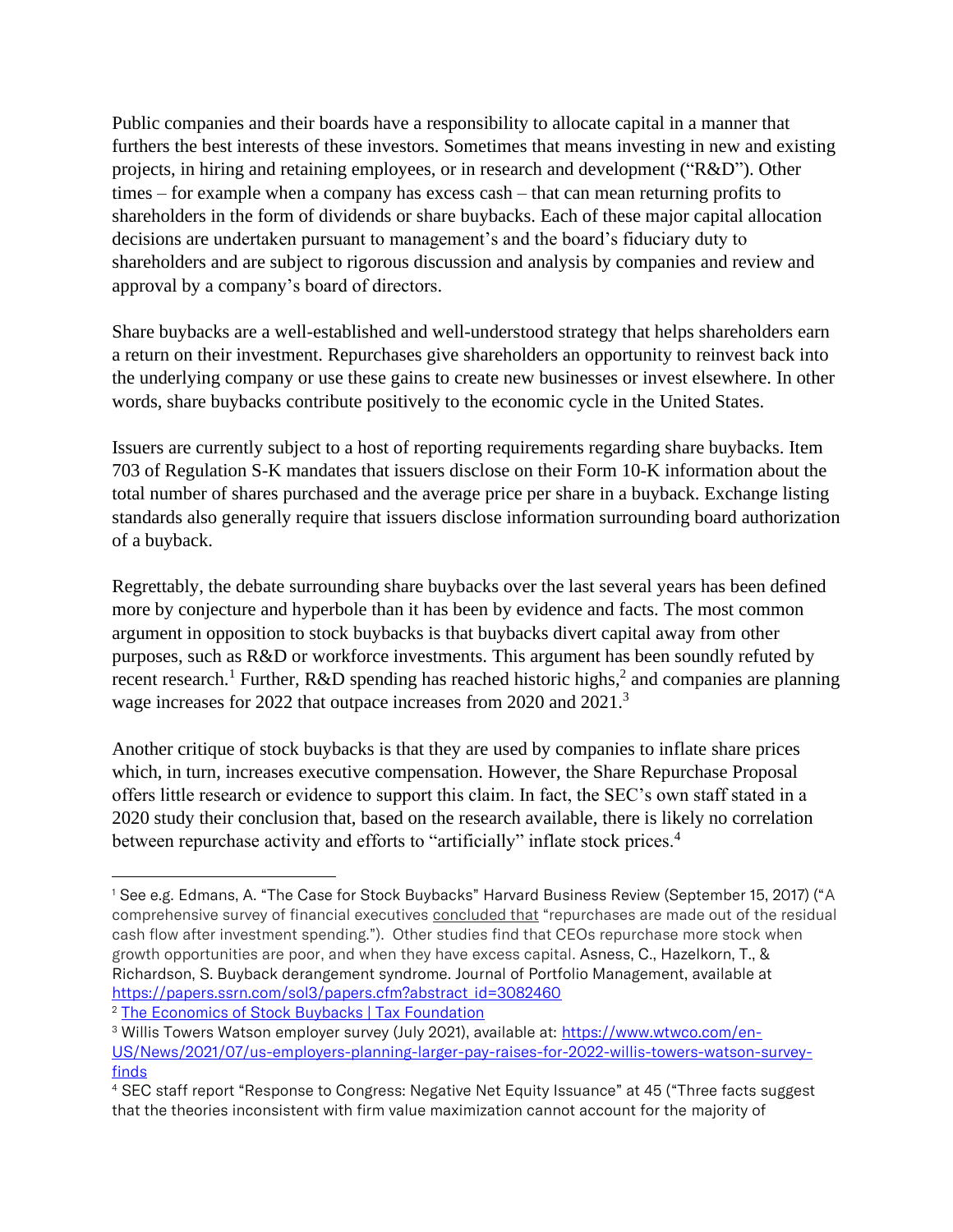The Share Repurchase Proposal unfortunately relies on misconceptions about buybacks and does not properly consider the benefits that share buybacks provide for shareholders. It also neglects to consider the impact and efficacy of existing disclosure requirements and whether they are truly failing to provide investors with material information.

The Share Repurchase Proposal contains prescriptive next-day reporting requirements that will fundamentally alter issuers' compliance obligations and significantly increase costs. Next-day reporting after an issuer "executes" a buyback could also have disruptive market implications and costs that are not fully explored in the proposal. For example, an issuer that conducts a buyback over the period of several consecutive days may see the cost of those repurchases rise as the market becomes aware the company is buying back its stock. Ultimately, the main beneficiaries of the next-day reporting requirement could be sophisticated traders that can use the new disclosures to their advantage—not the long-term shareholders the proposed rule purports to protect. This proposed reporting requirement would thus be contrary to the "information symmetry" that Chair Gary Gensler has supported in public statements, as sophisticated investors are permitted longer time frames to report their equity holdings under the current disclosure regime.

We are also concerned by the proposed amendments to Item 703 of Regulation S-K, which would require issuers to explain their "objective or rationale" for share repurchases. This new disclosure will provide little-to-no useful information to investors beyond what is already required.

Accordingly, we urge the SEC to reconsider the assumptions underpinning its Share Repurchase Proposal and to delay further consideration of the proposed rule until it has conducted further economic analysis of its potential impact, including its relation to the Rule 10b5-1 Proposal, as described in more detail below.

# **Rule 10b5-1 Proposal**

We appreciate the SEC's efforts to ensure regulations governing executive trading plans under Rule 10b5-1 do not contain loopholes and that investors are provided with adequate disclosure regarding these plans. Corporate executives are often in possession of material nonpublic

repurchase activity. First, repurchase announcements are accompanied by stock price increases. This announcement effect does not dissipate over time, as one would expect if repurchases were based on efforts to manipulate share prices. Second, most of the money spent on repurchases over the past two years was at companies that either do not link managerial compensation to EPS-based performance targets or whose boards considered the impact of repurchases when determining whether EPS-based performance targets were met or in setting the targets, suggesting that other rationales motivated the repurchases. Third, option-based managerial compensation cannot account for the increased substitution from dividends to repurchases, since option pay has declined over the past 20 years. Collectively, these findings potentially suggest that most repurchase activity does not represent an effort to artificially inflate stock prices or influence the value of option-based or EPS-linked compensation.")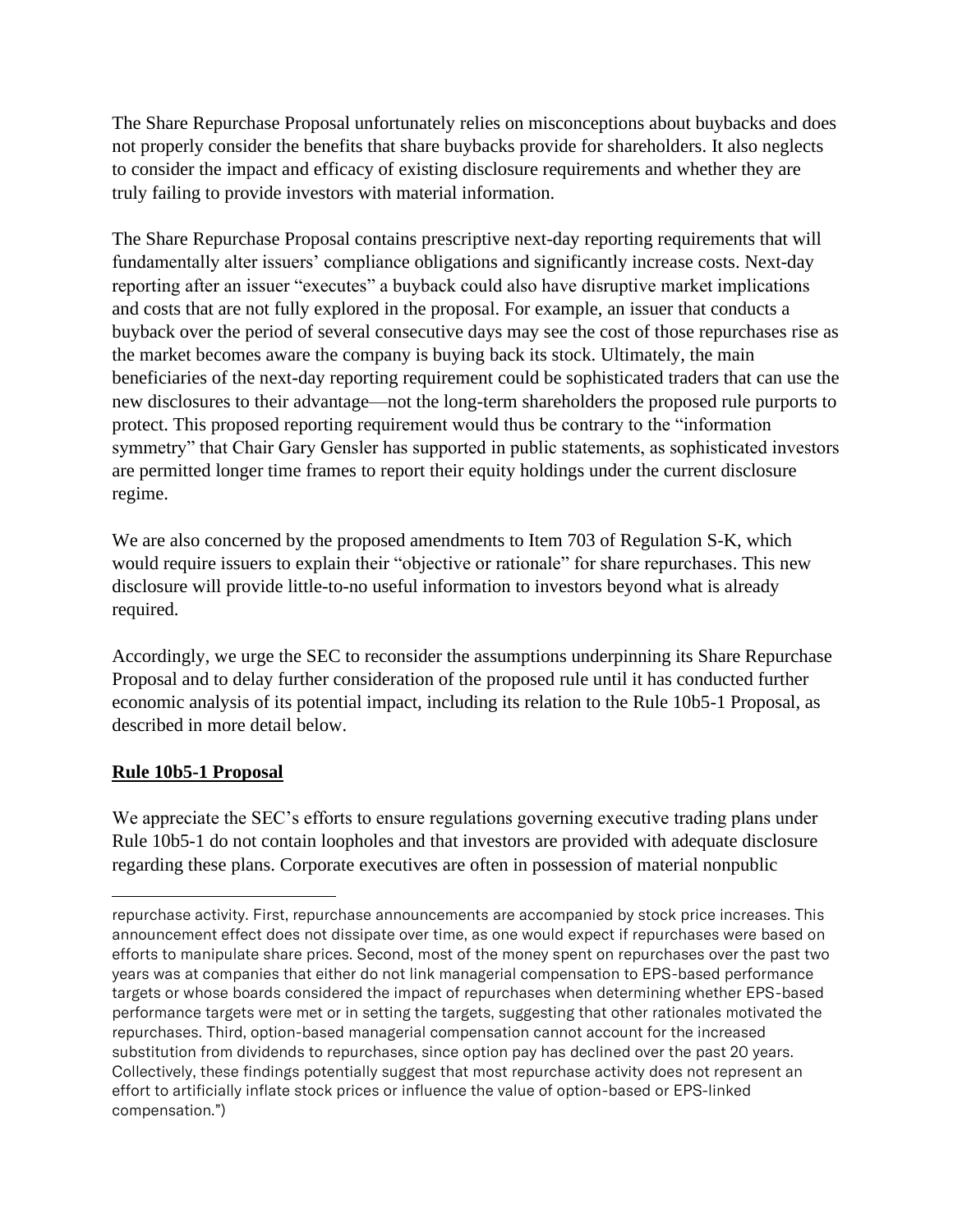information ("MNPI") regarding their company. It is critical for investors to have confidence in SEC rules that are designed to prohibit insider trading based off MNPI.

Rule 10b5-1 provides an affirmative defense for an individual that, prior to becoming aware of MNPI, enters into a binding contract to purchase or sell the company's shares at a predetermined amount, price, and date. Since the SEC's adoption of Rule 10b5-1 in 2000, these plans have been an effective tool to guard against perceptions that insiders are regularly using their knowledge of MNPI to trade.

In seeking to update Rule 10b5-1, the SEC should be careful that any new requirements do not make operating a plan so cost-prohibitive that insiders refrain from establishing a plan in the first place. We also urge the SEC to consider the wide universe of individuals at many companies that enter into 10b5-1 plans. It is not just named executive officers ("NEOs") of large public companies that rely on Rule 10b5-1. In many cases mid-level executives at smaller issuers – whose net worth may be completely tied up in the company's stock – rely on 10b5-1 plans to sell company stock over a set period of time. We also encourage the SEC to remain mindful of corporate uses of Rule 10b5-1 plans – namely, to effectuate share repurchases. The affirmative defense endemic to Rule 10b5-1 enables company employees to realize their compensation and companies to effectively manage capital reserves, and we are concerned that the SEC's proposed rule could disincentivize the usage of 10b5-1 plans.

While we understand in principle the desire for a "cooling off" period to begin trading once a 10b5-1 plan is adopted, we question whether 120 days is appropriate or whether the period should be shorter. Since 120 days would always extend beyond the quarterly reporting period when a plan is first established, the underlying issuer will have released the most recent quarterly financial results before that cooling off period is over. We believe the SEC should explore whether a shorter time frame would achieve the same goal without mandating a long delay for the commencement of trading under a 10b5-1 plan.

We also echo Commissioner Peirce's concern that the "good faith" requirement will create an "unintended incentive for directors or officers to consider their Rule 10b5-1 plans in connection with corporate actions long after establishing their plans" and that the safe harbor under 10b5-1 could be contingent upon a retroactive subjective judgement as to whether certain aspects of the plan were operated in "good faith."<sup>5</sup> As noted above and when considered along with other aspects of the Rule 10b5-1 Proposal, we are concerned these provisions as currently written could be a major disincentive for individuals to adopt a 10b5-1 plan.

Finally, we believe that the SEC should consider the interrelated nature of the Share Repurchase Proposal and the Rule 10b5-1 Proposal and conduct a further analysis as to the impact of having both of those rules in effect. Unfortunately, the economic analysis contained in each rule does

<sup>5</sup> Commissioner Hester Peirce - Statement on Rule 10b5-1 and Insider Trading Proposing Release (Dec. 15, 2021)